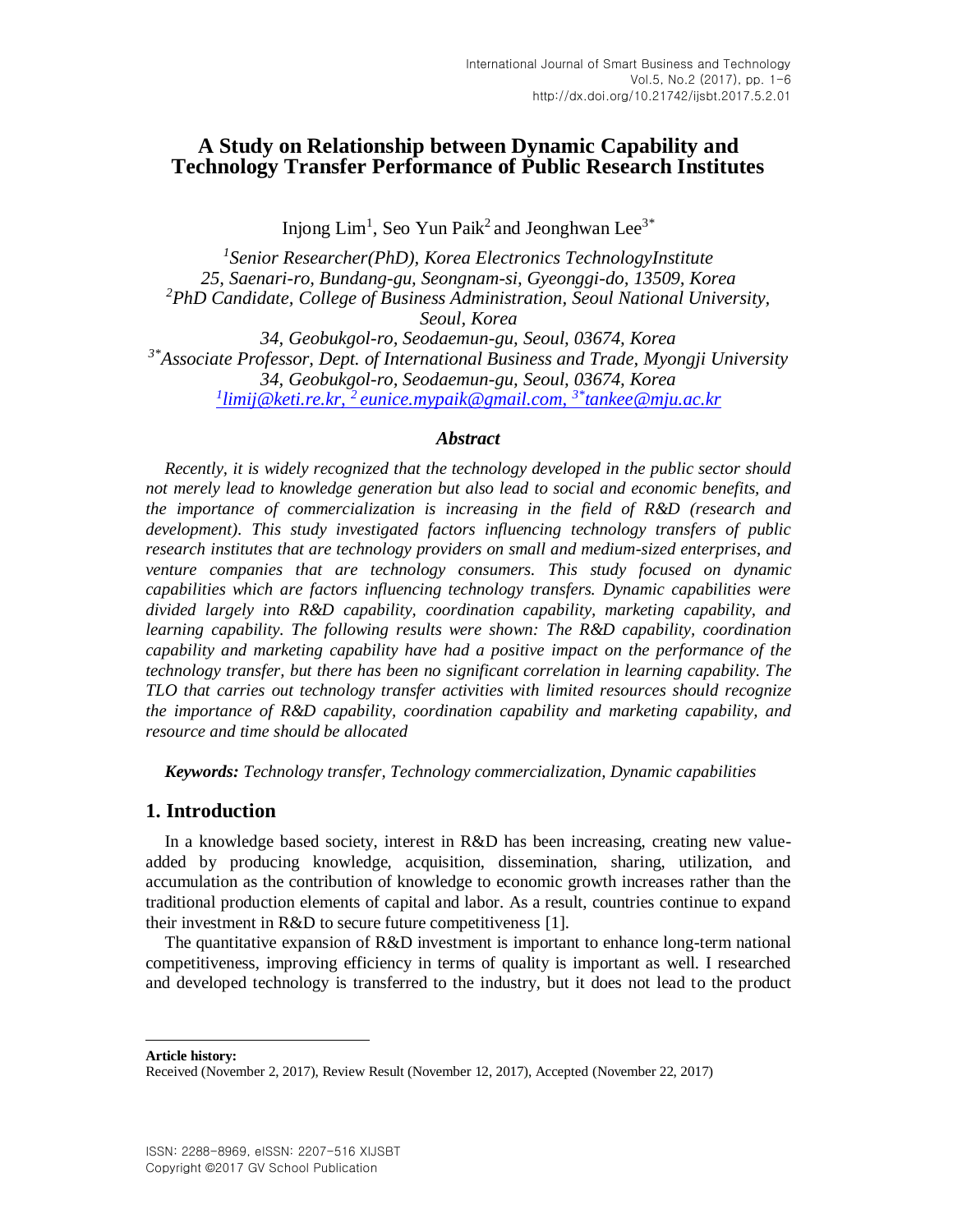A Study on Relationship between Dynamic Capability and Technology Transfer Performance of Public Research Institutes

innovation and product itself, the economic growth effects by research funds cannot be generated [\[2\].](#page-5-1)

This study aims to examine factors that improve commercialization performance through technology transfer from public research institutes as providers of technology transfer to small/mid-sized ventures as consumers of technology consumers.

## **2. The technology transfer status of public research institutes**

#### **2.1. Revenues of the technology transfer fee**

At the end of 2015, revenue from public research institutes and universities stood at 1,403.3 million won. Over the eight consecutive years since 2007, more than 100 billion won of technology fee has been achieved. It is reported that 33 institutes compared to the previous year (29) achieved more than 1 billion won in annual revenue of technology fee.

| Division                     | 2007    | 2008    | 2009    | 2010    | 2011    | 2012    | 2013    | 2014    |
|------------------------------|---------|---------|---------|---------|---------|---------|---------|---------|
| Public Research<br>Institute | 89.342  | 102.320 | 74.017  | 91,836  | 83,209  | 117.017 | 98.461  | 89.797  |
| University                   | 15.071  | 26,466  | 27.650  | 32.678  | 42,603  | 48.162  | 36.892  | 50.535  |
| Total                        | 104.413 | 128.786 | 101,667 | 124,514 | 125,812 | 165,180 | 135,353 | 140.332 |

Table 1. Revenues status of technology transfer

*Source: Investigation Report on Technology Transfer and Commercialization(2015)*

### **2.2. Number of technology transfer contracts and technology transfer rate**

In 2014, the number of technology transfers in public research institutes was 8,524 cases, which has increased 13.7 percent from the previous year (compared to 7,495 cases). Moreover, the technology transfer rate [(Inspection target year) number of technology transfer cases / (Inspection target year) number of new technology acquisitions (development)] in 2014 was 31.7 % increased of 0.5% from the previous year (31.2%).

| Division                     | Secured new<br>technology (case) | Technology transfer<br>(case) | Ratio of technology<br>transfer $(\%)$ |
|------------------------------|----------------------------------|-------------------------------|----------------------------------------|
| Public Research<br>Institute | 12.240                           | 4.812                         | 39.3                                   |
| University                   | 14,633                           | 3,712                         | 25.4                                   |
| Total                        | 26,873                           | 8.524                         | 31.7                                   |

Table 2. Number of technology transfer contracts and technology transfer rate

*Source: Investigation Report on Technology Transfer and Commercialization(2015)*

#### **2.3. Type of technology consumer**

Among the technology transfer contracts, technology transfers from public research institutes to large businesses accounted for 5.3 percent, 3.2 percent of strong-midsize businesses, 42.9 percent of midsize businesses, and 44.6 percent of small businesses. Small and medium sized businesses were major technology consumers of universities and public research institutes.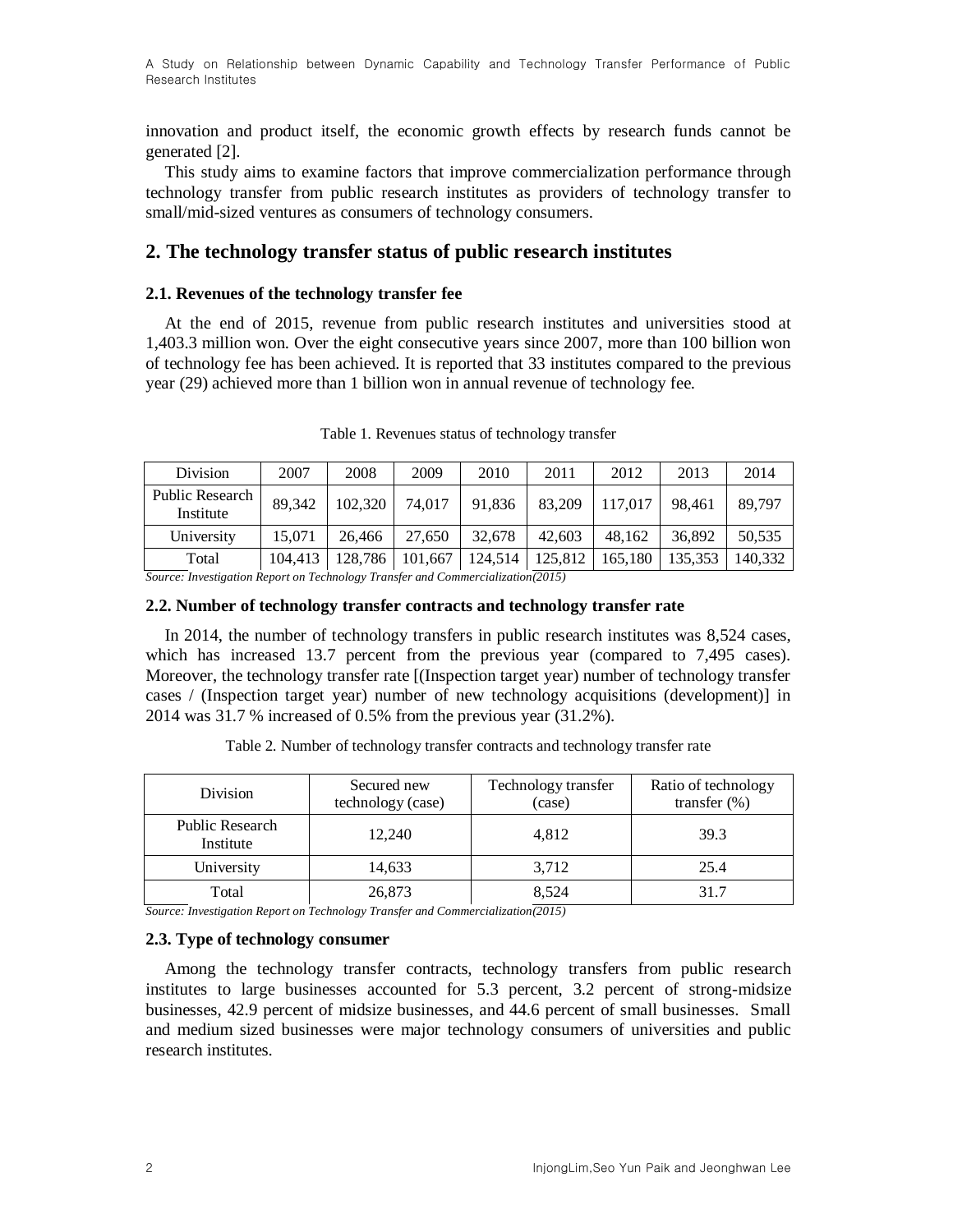## **3. Literature review**

#### **3.1. Technology transfer**

Unlike other products, technology has different characteristics, so it is difficult to apply general market functions, i.e. the principles of demand and supply, in the technology marketplace. Normally, the market is naturally formed by reducing transaction costs such as searching costs and information costs incurred in transactions between the provider and the supplier. However, the features of the technology including the characteristics of public enrollment, the context dependence, implication of technology, and transference with other factors is characterized by buying a license in terms of the form of a contract and transfer of ownership does not immediately occur through market transactions [\[4\].](#page-5-2)

Open technology innovation has been developed within the enterprise, but it can generate revenue through licensing or sale of unused technologies. It also has advantages that are saving time and money by utilizing external resources. As the technology innovator turns into open technology, technology providers (public research institutes), technology brokers (TLO) and technology consumers (companies) are increasingly engaged in the technological market, increasing awareness and importance of technology transfer.

Technology transfer in this study is defined as the phenomenon and the process of tangible and intangible knowledge (know-how, explicit knowledge, and tacit knowledge, etc.) related to technology which is utilized by the transition between owners and users [\[5\].](#page-5-3)

The procedure for transferring technology can be divided into five stages: report of inventions, evaluation of inventions, patent applications and registration, technology marketing, and technology transfer. When a professor or researcher of a public research institute reports the results of the technology development to a technology transfer institution, the technology transfer institution evaluates whether the reported invention is commercially acceptable. And if the evaluation that the assessed invention needs to be protected by commercial value, it acquires intellectual property rights by applying for the patent. Later, the technology transfer organization completes technology transfers through granting intellectual property rights or a method of license by agreement or promoting its technology publicly or seeking out a company that needs technology. Launching a business can be chosen if it is deemed effective for a researcher to directly commercialize or a company where the researcher belongs to [\[6\].](#page-5-4)

#### **3.2. Dynamic capability**

Companies need to reformulate existing organizational capabilities to meet the needs by changing organizations and strategies to actively respond to changes in the environment. These capabilities can be understood as dynamic turnover capability, i.e., dynamic capability [\[7\].](#page-5-5)

It is unrealistic to assume that resource transfer is difficult in today's market environment because the business environment is rapidly changing and evolving, such as sales, mergers, acquisition and production, and revolutionary innovations of technology. In addition, it is no longer possible to achieve a competitive advantage over other rival companies with the unique resources that a company currently has, especially in an environment where it is changing fast. Only companies that relocate resources to adapt to changing environments and form new capabilities can achieve a constant competitive advantage [\[8\].](#page-5-6)

The characteristic of dynamic capabilities is as follows [\[9\]\[10\].](#page-5-7)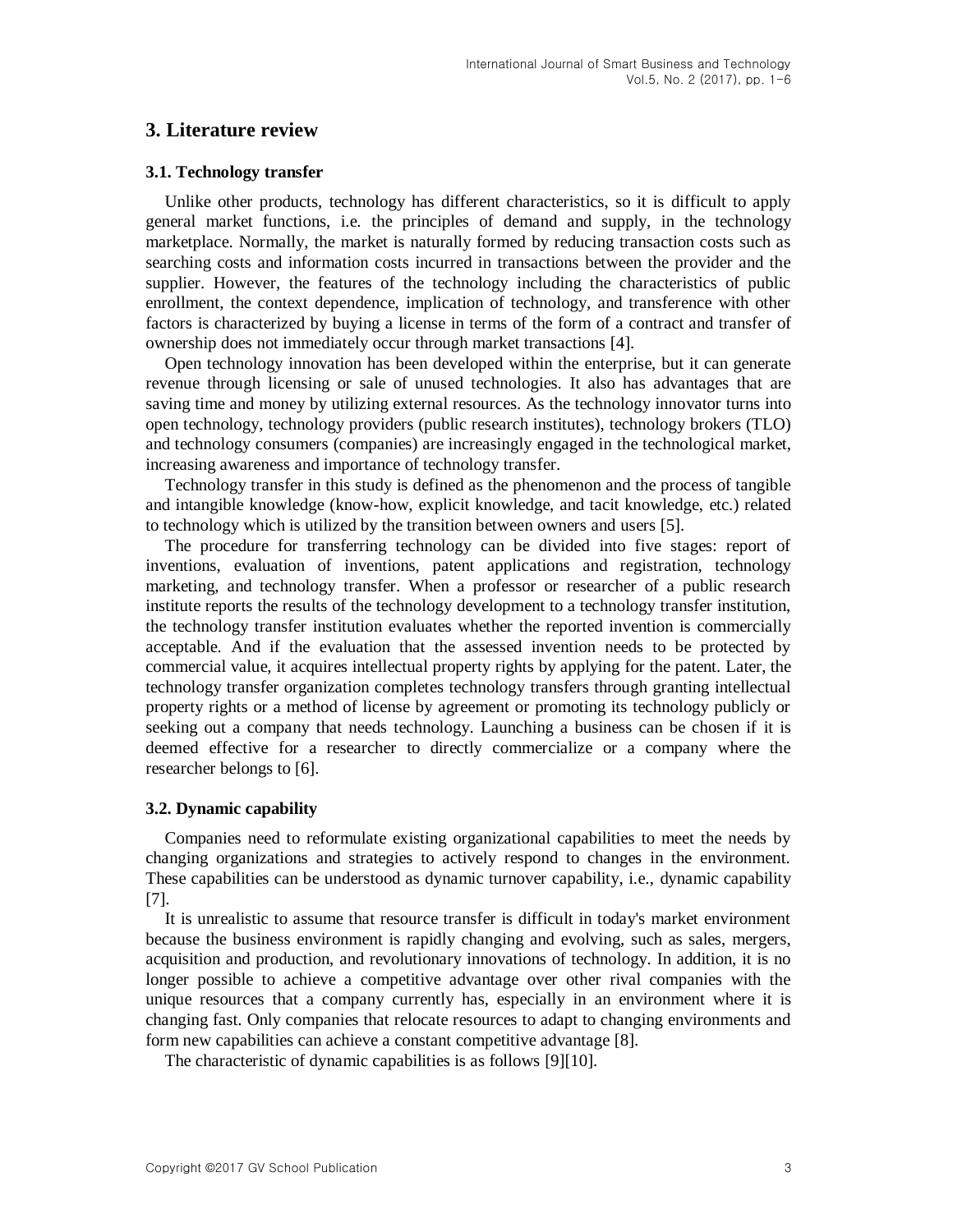First, dynamic capability consists of a continuum of specific organizational processes and capability combinations that enable to implementation of a new value creation strategy by developing resources where the environments change extremely. Moreover, the purpose is to create new capabilities or for interaction between capabilities.

Second, the dynamic capability is based on cases that are defined as a best practice within the company and is highly likely to be able to predict the consequences of applying the results to the company and there is a great deal of substitution for existing capabilities. In addition, dynamic capabilities can be developed through various learning activities and can be copied within the company. Because of the learning mechanism, dynamic capabilities evolve based on the dependencies of a company's strategy and resources that have been established by the company.

Third, the pattern of dynamic capability varies depending on the dynamic of the market. Under the industrial structure where the environment changes are stable, dynamic capacity produces predictable outcomes based on existing knowledge. In a highly dynamic environment, a simple, experimental and unstable process is carried out and produces unpredictable outcomes depending on new knowledge.

Fourth, dynamic capability reflects the management ability of a company. Based on the organization· management process, market position, and path dependency, resources and capabilities should be adjusted and relocated effectively for businesses to adapt themselves to the changing promptly and to innovate at the right pace, this reflects the management ability of a company.

# **4. Research model and hypotheses**

#### **4.1. Research model**

In this study, the dynamic capabilities of the public research institute that influences technology commercialization performance were divided into R&D capability, learning capability, coordination capability, and marketing capability. The performance of technology commercialization was measured by the number of technology transfer cases. The number of technology transfer cases refers to how much knowledge (technology) produced by the public research institute was transferred to the private sector (industry), and it is a performance that demonstrates whether the role of the "public technology spread" is performing well or not.

## **4.2. Hypotheses**

(Hypothesis 1) The R&D capability will have a positive effect on the performance of the technology commercialization.

(Hypothesis 2) Learning capability will have a positive impact on the performance of the technology commercialization.

(Hypothesis 3) Coordination capability will have a positive impact on the performance of the technology commercialization.

(Hypothesis 4) Marketing capability will have a positive impact on the performance of the technology commercialization.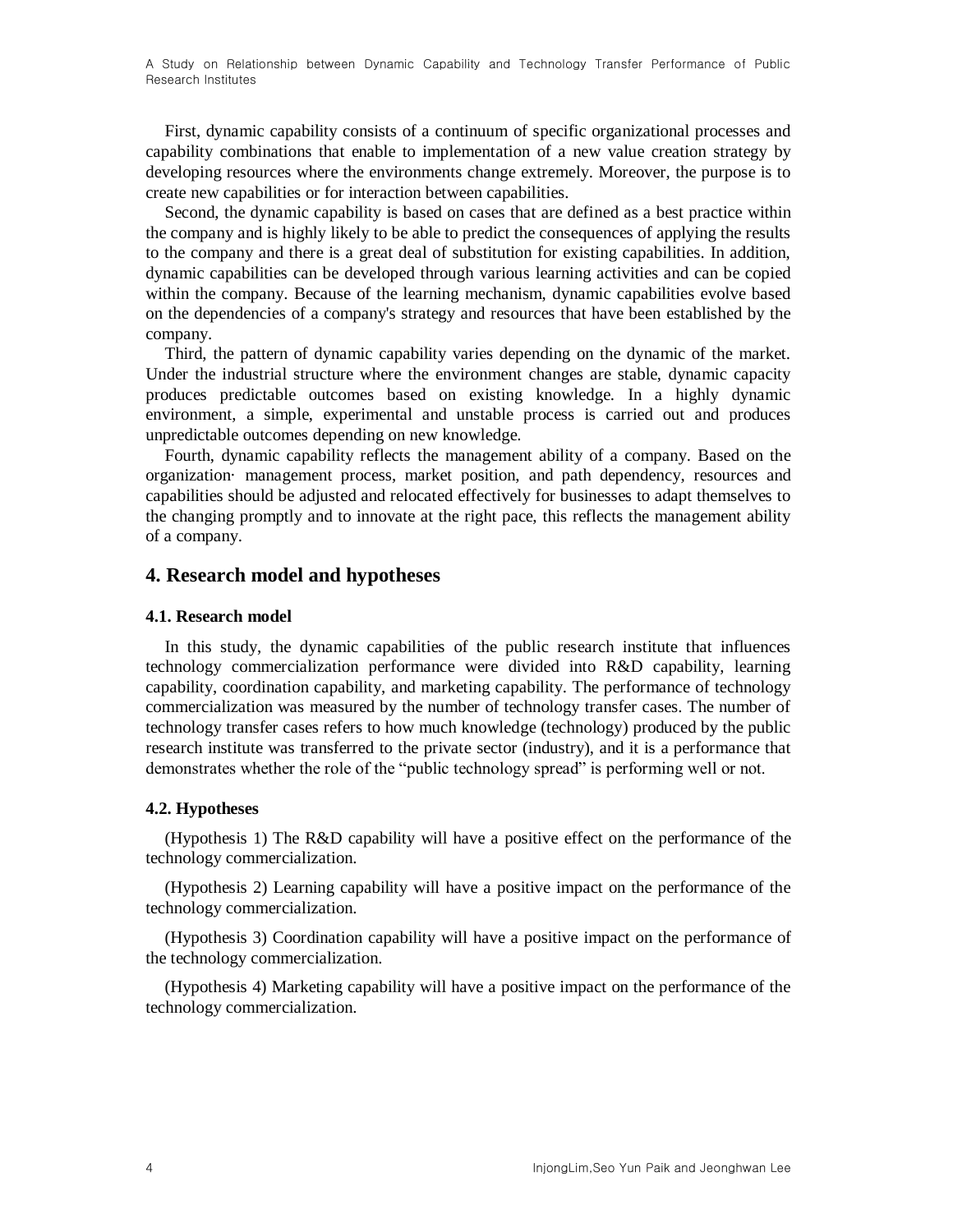### **4.3. Variables**

The independent variables include R&D/learning/adjustment/marketing capability and the dependent variable includes technology commercialization. A research and development cost is the control variable, which includes research and development costs for a year, public research institutes or universities, and whether TLO is possessed or not.

| Division                | Variable name                                  | variable descriptions                                         |  |  |
|-------------------------|------------------------------------------------|---------------------------------------------------------------|--|--|
| Independent<br>variable | R&D capability                                 | Number of new technology acquisitions                         |  |  |
|                         | Learning capability                            | Number of technical transfer training                         |  |  |
|                         | Adjustment capability                          | Incentive system status                                       |  |  |
|                         | Marketing capability                           | Number of technology transfer<br>seminars/participation cases |  |  |
| Dependent<br>variable   | Performance of Technology<br>commercialization | Number of technology transfer contract cases                  |  |  |
| Control<br>variable     | Research and development<br>expenses           | Total amount of research and development expenses             |  |  |
|                         | Public research institutes                     | Status of public research institutes                          |  |  |
|                         | TI O                                           | Whether or not the organization has TLO                       |  |  |

**Table 3. Operationalization of variables**

# **5. Conclusion and discussion**

Results showed that R&D capability, adjustment capability, and marketing capability have significantly affected the performance of the technology commercialization while learning capability is not.

The TLO, which carries out technical transfer activities with limited resources, should recognize the importance of R&D capability, adjustment capability and marketing capability adopted above, and resource and time should be allocated preferentially.

Competition between countries is intensifying due to rapid changes and rapid advancement into the future industry. In particular, the social and economic importance of technology and its influence continues to dramatically increase as the fusion and convergence of the two different industries endures. Public research institutions will need to carry out active technological transfer activities so that small and medium-sized enterprises can actively utilize the government's superior R&D results to achieve successful technology commercialization.

## **Acknowledgements**

This research was supported by 2017 Research Program funded by the Korea Sanhak Foundation.